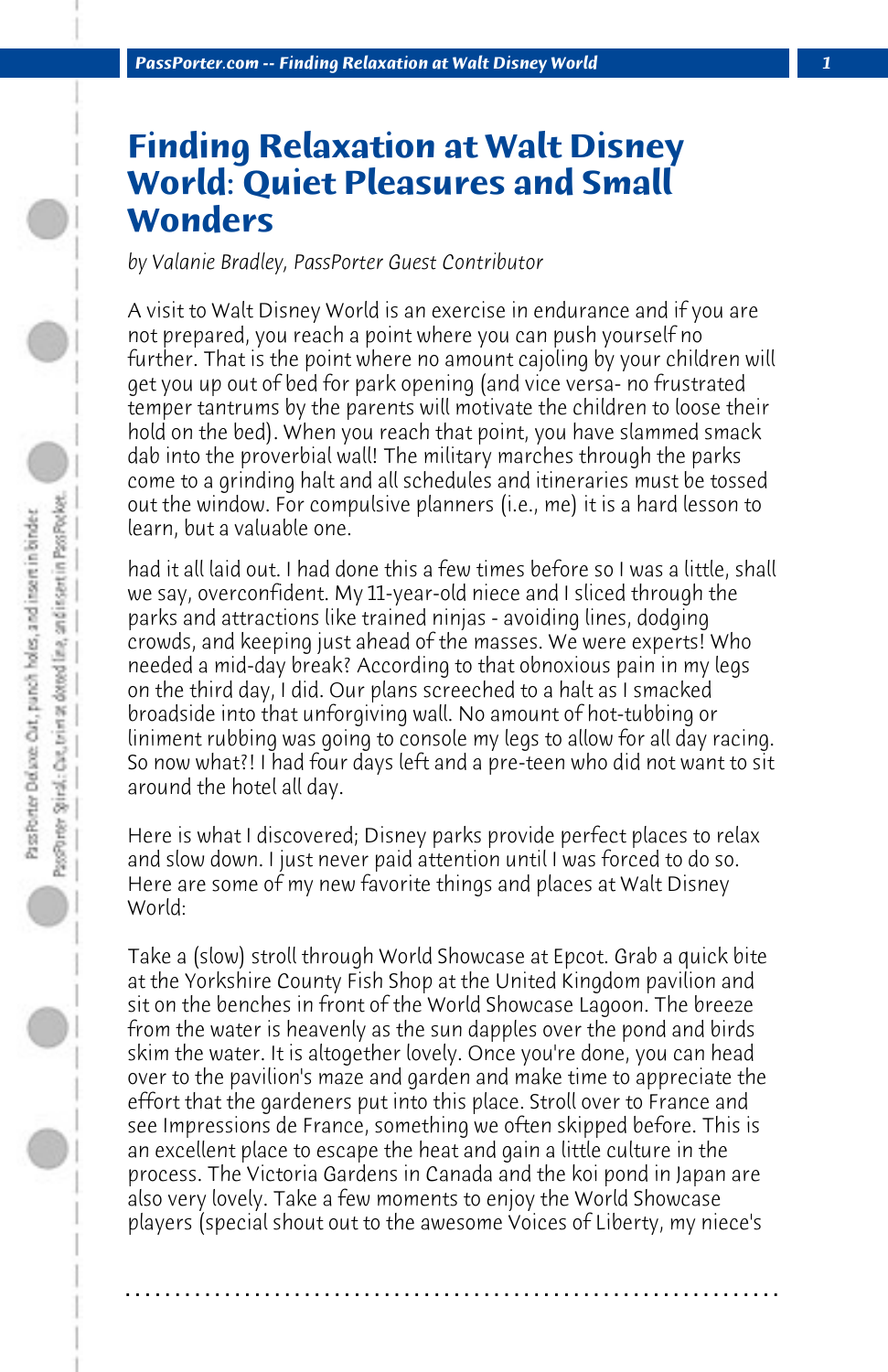## favorite).

If you are at the Magic Kingdom, visit the utterly charming Rose Garden on your way to Tomorrowland. Here is where I admit that I rather enjoy the non-eventful Tomorrowland Transit Authority. The best part of the ride takes you inside Space Mountain, but I just love watching the whirl of Tomorrowland around and below. It is totally relaxing and it's never crowded. My niece even wanted to stay on for a second circuit, so we did! Once we got off, we jumped on the Carousel of Progress and after another relaxing sit-down left singing "It's a Great Big Beautiful Tomorrow" as we jauntily walked the path to Mickey's Toontown Fair. We snapped lots of pictures and took in all the wonderful whimsy in this land before hopping on the Walt Disney World Railroad for a breezy trip around the park.

I discovered that the Animal Kingdom is made for relaxing. It has its share of hustle and bustle, but also has built-in ways of taking it easy. You encounter it as soon as you walk in. Usually, we rush right through The Oasis, giving it only a cursory glance as we charge toward Kilimanjaro Safaris or Expedition Everest. But for once, we actually stopped to appreciate the animals and the calming habitats here. Who knew?! I sort of knew, but not really. During the hottest part of the day, the lushness of the foliage here blocks out some of the direct rays. There are caves and bridges, waterfalls and benches, and so many rare and unusual animals - I can't believe I missed all of this! What in the world was I rushing off to again?

Another nice spot that I am somewhat reluctant to share is the seating area at Flame Tree BBQ. We just happened upon a table right next to the water with a prime view of "the drop" on Everest and the screaming people on the train cars. Then there was a boat full of waving and dancing characters that floated by. Umm, OK, why didn't somebody tell me about this? That really was one of the best hours spent.

If you have ever stayed at the Wilderness Lodge, you know that there are all sorts of little nooks and crannies that you can wander through. The lobby is so warm and inviting with rich woods. The place just smells woodsy and vibrant. You can grab a snack and chill on the porch with the rocking chairs, or make your way to the little footbridge that crosses over the gurgling stream. You can follow the water outside and down rocky waterfalls to the pool, and then mosey on over to the geyser, which erupts every hour on the hour. The whole landscape here is incredible! Pick out a spot on the beach and enjoy the nightly Electrical Water Pageant on Bay Lake.

Ahh! That brings me to possibly my favorite relaxing thing to do. Walk

**. . . . . . . . . . . . . . . . . . . . . . . . . . . . . . . . . . . . . . . . . . . . . . . . . . . . . . . . . . . . . . . . . .**